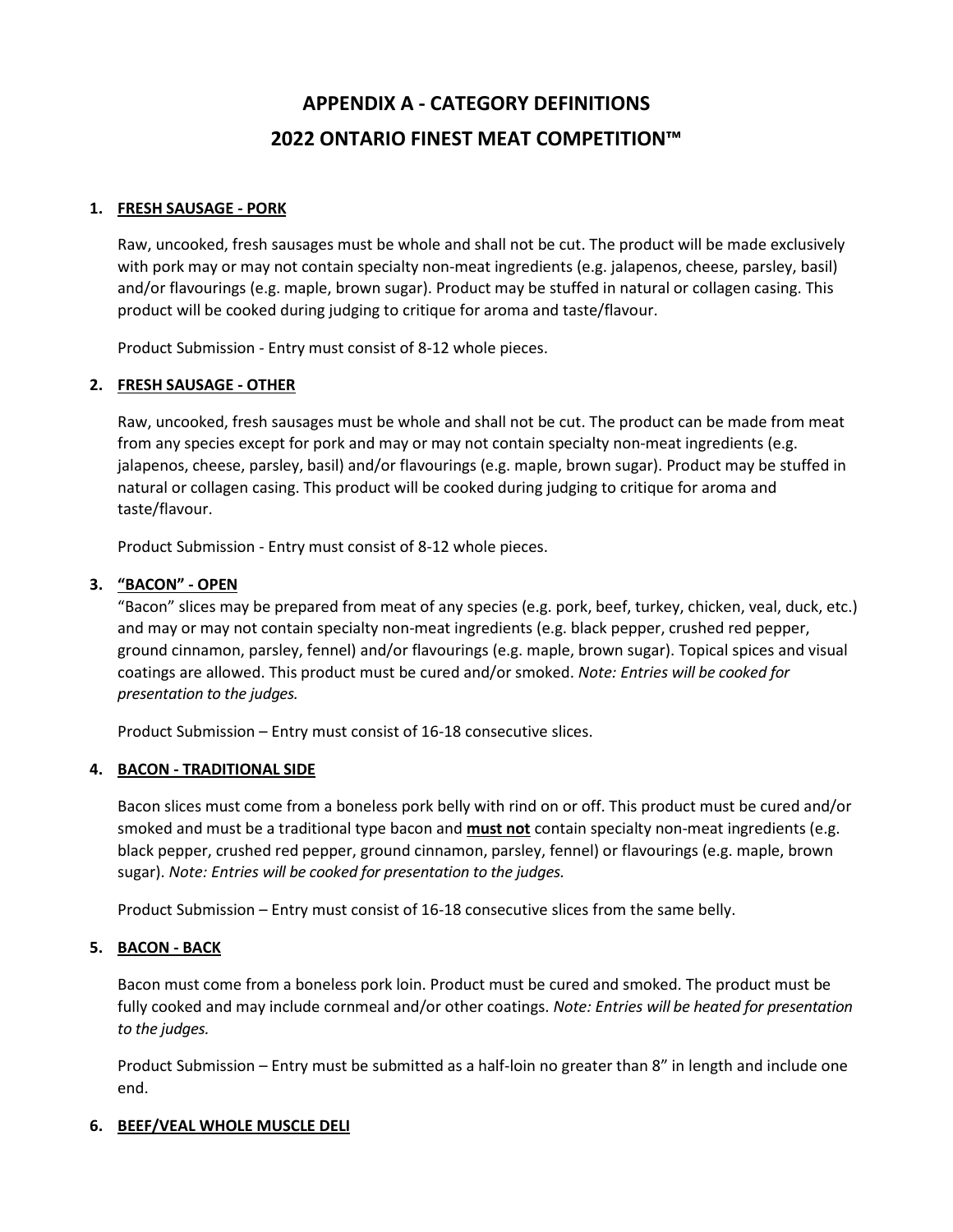Product may be prepared from beef and/or veal. Product can be made from one or more whole muscles or muscle portions. The product may be made with or without cure or smoke. The product must be ready-toeat.

Product Submission - Entry may be submitted as a whole piece or a piece representative of the finished product no less than ½ of the whole piece and include one end. *Entries will be sliced for presentation to the judges.*

## **7. POULTRY WHOLE MUSCLE DELI**

Product may be prepared from any poultry species. Product can be made from one or more whole muscles or muscle portions. The product may be made with or without cure or smoke. The product must be readyto-eat.

Product Submission - Entry may be submitted as a whole piece or a piece representative of the finished product no less than ½ of the whole piece and include one end. *Entries will be sliced for presentation to the judges.*

## **8. COLD CUTS - DELI MEAT**

Product may be prepared from meat of any species or combination and can include additional ingredients. Product may be fine ground or emulsified. This category may consist of products such as bologna, mortadella, etc. This category **does not** include dry/semi dry sausages, whole muscle products, or any product that fits in a specific category. The product must be ready-to-eat.

Product Submission - Entry may be submitted as a whole piece, or a piece representative of the finished product measuring not less than 6" and include one end. *Entries will be sliced for presentation to the judges.*

#### **9. HAM - BONELESS**

A boneless ham may be made from any combination of whole muscle of the pork leg. The product must be cured and smoked and ready-to-eat. *Note: Entries will not be heated.* 

Product Submission - Entry may be submitted as a whole piece or a piece representative of the finished product no less than ½ of the whole piece and include one end. *Entries will be sliced for presentation to the judges.* 

#### **10. KIELBASA**

Product may be prepared from meat of any species and must be ready-to-eat. *Note: Entries will not be heated.*

Product Submission - Entry may be submitted as a whole ring or a piece minimum 10" in length.

#### **11. PREMIUM DRIED OR DRY CURED**

Product may be prepared from meat of any species. Product must be a whole muscle product (not ground or emulsified). Product may be cold smoked. The product must be ready-to-eat. *Note: Entries will not be heated.* 

Product Submission - Entry may be submitted as a whole piece(s), or piece(s) representative of the finished product that can be sliced. *Entries will be sliced for presentation to the judges.*